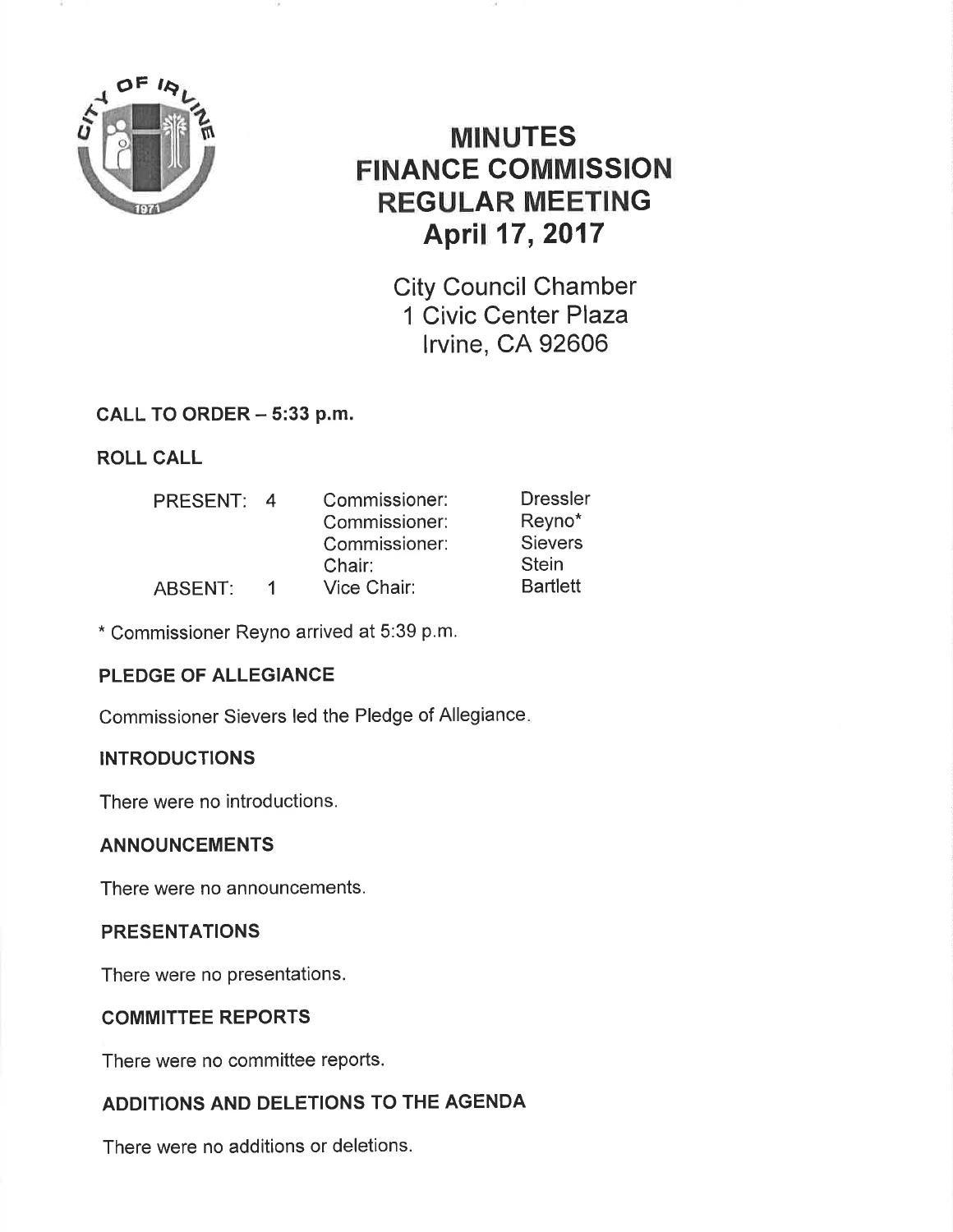#### PUBLIC COMMENTS

There were no public comments

#### CONSENT CALENDAR

ACTION: Moved by Commissioner Dressler, seconded by Gommissioner Sievers, and unanimously carried by those members present to approve Gonsent Calendar ltems 1 and 2.

#### 1. MINUTES

#### AGTION:

Approved the minutes of a regular meeting of the Finance Commission held on March 20,2017.

#### $2.$ BUDGET ALLOCATION FOR UNANTICIPATED REVENUE FROM REIMBURSEMENT OF FRANCHISE AGREEMENT ATTORNEY SERVICES

#### RECOMMENDED ACTION:

Recommend the City Council approve a Budget Adjustment to receive unanticipated revenue in the amount of \$127,145 and appropriate same to the Public Works operations budget for reimbursement of attorney services associated with the development of a new franchise agreement with Waste Management of Orange County, Inc.

#### COMMITTEE BUSINESS

### 3. FISCAL YEAR 2016.17 FEBRUARY BUDGET UPDATE

Sabin Amanullah, Management Analyst, presented the report and answered questions. Kristin Griffith, Director of Financial Services, was also present and answered questions.

Commission discussion included: including the Marriott Park Place hotel tax revenue in the March budget update and the delay in overall hotel tax revenue; how opening dates for hotels are determined and the City's hotel vacancy rate; the CaIPERS prepayment savings and \$2M carryover for FY 2017-18; and collecting franchise taxes paid to Southern California Edison and So Cal Gas.

### ACTION: Moved by Gommissioner Sievers, seconded by Commissioner Dressler, and unanimously carried by those members present to:

Receive and file the Fiscal Year 2016-17 February Budget Update.